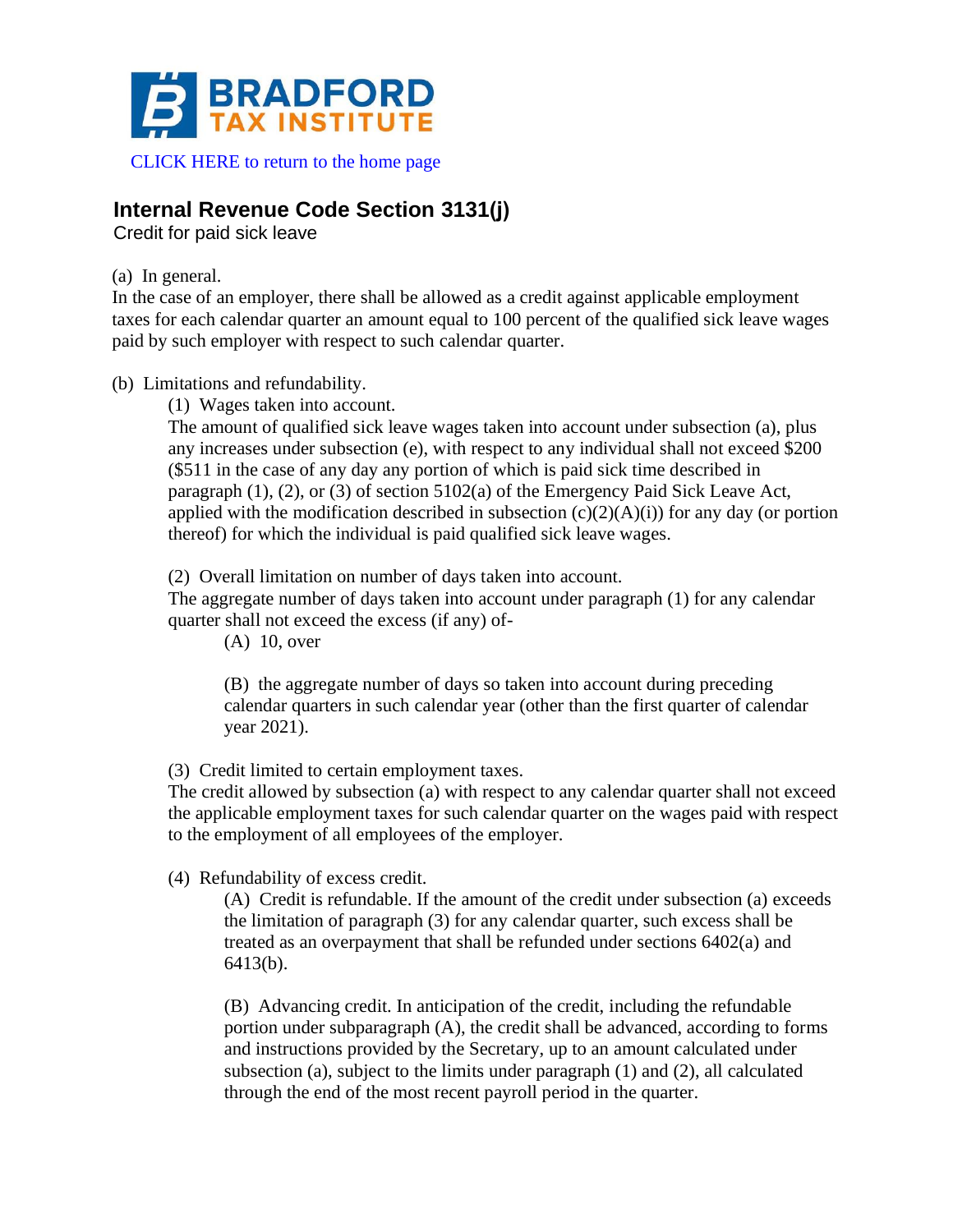(c) Qualified sick leave wages.

For purposes of this section-

(1) In general.

The term "qualified sick leave wages" means wages paid by an employer which would be required to be paid by reason of the Emergency Paid Sick Leave Act as if such Act applied after March 31, 2021.

(2) Rules of application.

For purposes of determining whether wages are qualified sick leave wages under paragraph (1)-

(A) In general. The Emergency Paid Sick Leave Act shall be applied- (i) by inserting ", the employee is seeking or awaiting the results of a diagnostic test for, or a medical diagnosis of, COVID-19 and such employee has been exposed to COVID-19 or the employee's employer has requested such test or diagnosis, or the employee is obtaining immunization related to COVID-19 or recovering from any injury, disability, illness, or condition related to such immunization" after "medical diagnosis" in section  $5102(a)(3)$  thereof, and

(ii) by applying section  $5102(b)(1)$  of such Act separately with respect to each calendar year after 2020 (and, in the case of calendar year 2021, without regard to the first quarter thereof).

(B) Leave must meet requirements. If an employer fails to comply with any requirement of such Act (determined without regard to section 5109 thereof) with respect to paid sick time (as defined in section 5110 of such Act), amounts paid by such employer with respect to such paid sick time shall not be taken into account as qualified sick leave wages. For purposes of the preceding sentence, an employer which takes an action described in section 5104 of such Act shall be treated as failing to meet a requirement of such Act.

(d) Allowance of credit for certain health plan expenses.

(1) In general.

The amount of the credit allowed under subsection (a) shall be increased by so much of the employer's qualified health plan expenses as are properly allocable to the qualified sick leave wages for which such credit is so allowed.

(2) Qualified health plan expenses.

For purposes of this subsection, the term "qualified health plan expenses" means amounts paid or incurred by the employer to provide and maintain a group health plan (as defined in section  $5000(b)(1)$ , but only to the extent that such amounts are excluded from the gross income of employees by reason of section 106(a).

(3) Allocation rules.

For purposes of this section, qualified health plan expenses shall be allocated to qualified sick leave wages in such manner as the Secretary may prescribe. Except as otherwise provided by the Secretary, such allocation shall be treated as properly made if made on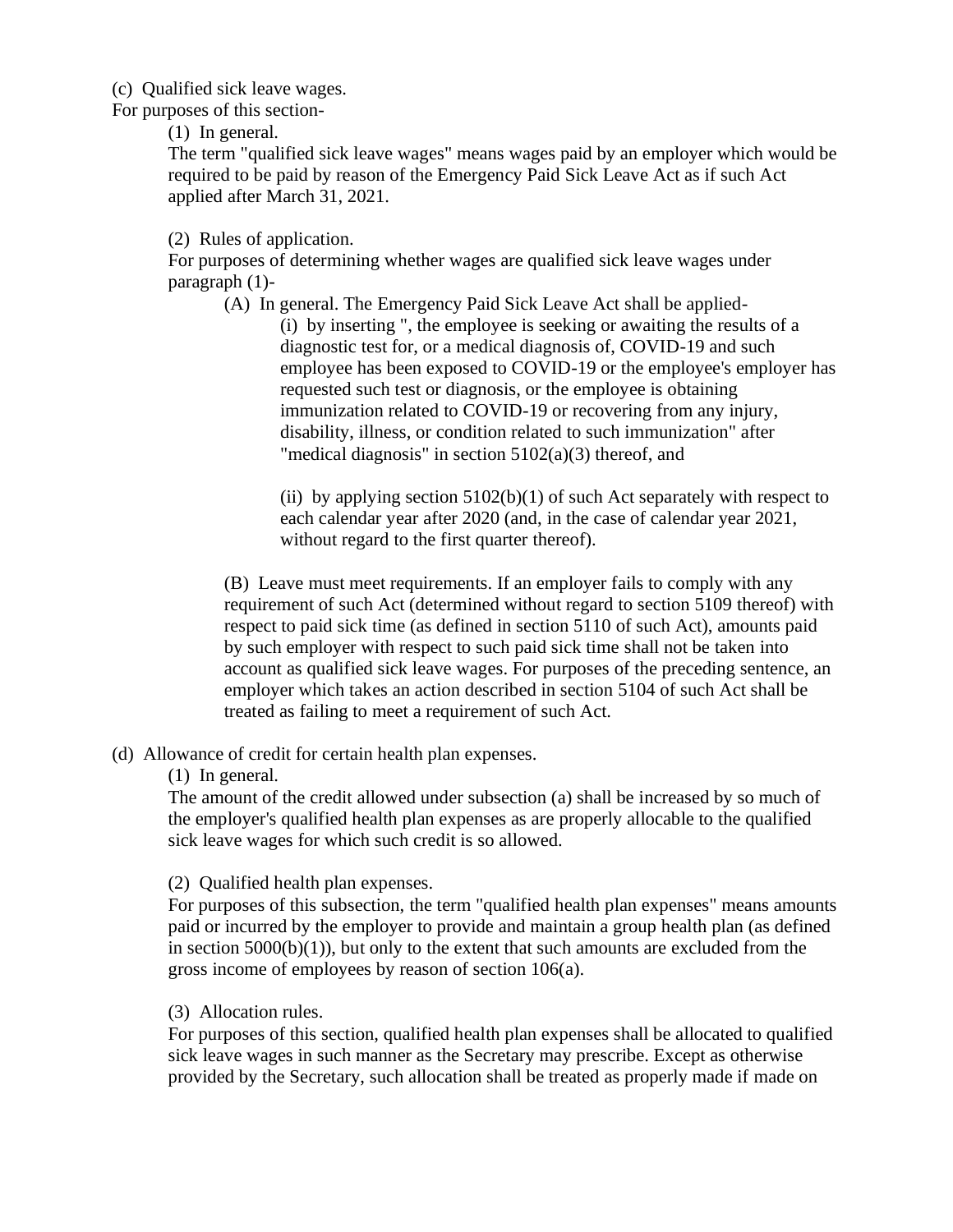the basis of being pro rata among covered employees and pro rata on the basis of periods of coverage (relative to the time periods of leave to which such wages relate).

(e) Allowance of credit for amounts paid under certain collectively bargained agreements.

(1) In general.

The amount of the credit allowed under subsection (a) shall be increased by the sum of- (A) so much of the employer's collectively bargained defined benefit pension plan contributions as are properly allocable to the qualified sick leave wages for which such credit is so allowed, plus

(B) so much of the employer's collectively bargained apprenticeship program contributions as are properly allocable to the qualified sick leave wages for which such credit is so allowed.

(2) Collectively bargained defined benefit pension plan contributions.

For purposes of this subsection-

(A) In general. The term "collectively bargained defined benefit pension plan contributions" means, with respect to any calendar quarter, contributions which-

(i) are paid or incurred by an employer during the calendar quarter on behalf of its employees to a defined benefit plan (as defined in section 414(j)), which meets the requirements of section 401(a),

(ii) are made based on a pension contribution rate, and

(iii) are required to be made pursuant to the terms of a collective bargaining agreement in effect with respect to such calendar quarter.

(B) Pension contribution rate. The term "pension contribution rate" means the contribution rate that the employer is obligated to pay on behalf of its employees under the terms of a collective bargaining agreement for benefits under a defined benefit plan under such agreement, as such rate is applied to contribution base units (as defined by section  $4001(a)(11)$  of the Employee Retirement Income Security Act of 1974 (29 U.S.C. 1301(a)(11)).

(C) Allocation rules. The amount of collectively bargained defined benefit pension plan contributions allocated to qualified sick leave wages for any calendar quarter shall be the product of-

(i) the pension contribution rate (expressed as an hourly rate), and

(ii) the number of hours for which qualified sick leave wages were provided to employees covered under the collective bargaining agreement described in subparagraph (A)(iii) during the calendar quarter.

(3) Collectively bargained apprenticeship program contributions.

For purposes of this section-

(A) In general. The term "collectively bargained apprenticeship program contributions" means, with respect to any calendar quarter, contributions which-

(i) are paid or incurred by an employer on behalf of its employees with respect to the calendar quarter to a registered apprenticeship program,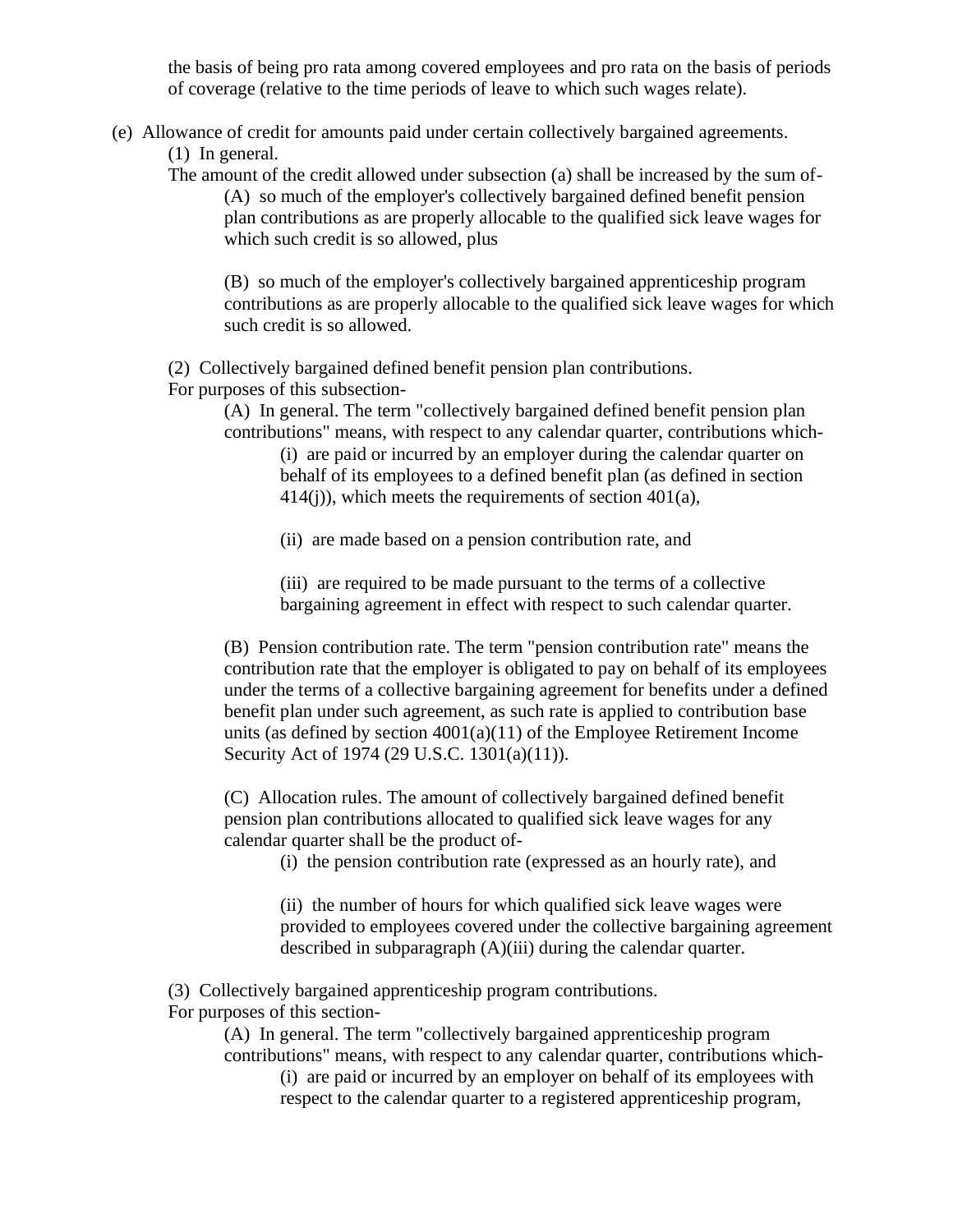(ii) are made based on an apprenticeship program contribution rate, and

(iii) are required to be made pursuant to the terms of a collective bargaining agreement that is in effect with respect to such calendar quarter.

(B) Registered apprenticeship program. The term "registered apprenticeship program" means an apprenticeship registered under the Act of August 16, 1937 (commonly known as the "National Apprenticeship Act"; 50 Stat. 664, chapter 663; 29 U.S.C. 50 et seq.) that meets the standards of subpart A of part 29 and part 30 of title 29, Code of Federal Regulations.

(C) Apprenticeship program contribution rate. The term "apprenticeship program contribution rate" means the contribution rate that the employer is obligated to pay on behalf of its employees under the terms of a collective bargaining agreement for benefits under a registered apprenticeship program under such agreement, as such rate is applied to contribution base units (as defined by section 4001(a)(11) of the Employee Retirement Income Security Act of 1974 (29 U.S.C.  $1301(a)(11)$ .

(D) Allocation rules. The amount of collectively bargained apprenticeship program contributions allocated to qualified sick leave wages for any calendar quarter shall be the product of-

(i) the apprenticeship program contribution rate (expressed as an hourly rate), and

(ii) the number of hours for which qualified sick leave wages were provided to employees covered under the collective bargaining agreement described in subparagraph (A)(iii) during the calendar quarter.

#### (f) Definitions and special rules.

(1) Applicable employment taxes.

For purposes of this section, the term "applicable employment taxes" means the following:

(A) The taxes imposed under section 3111(b).

(B) So much of the taxes imposed under section 3221(a) as are attributable to the rate in effect under section 3111(b).

(2) Wages.

For purposes of this section, the term "wages" means wages (as defined in section 3121(a), determined without regard to paragraphs (1) through (22) of section 3121(b)) and compensation (as defined in section 3231(e), determined without regard to the sentence in paragraph (1) thereof which begins "Such term does not include remuneration").

(3) Denial of double benefit.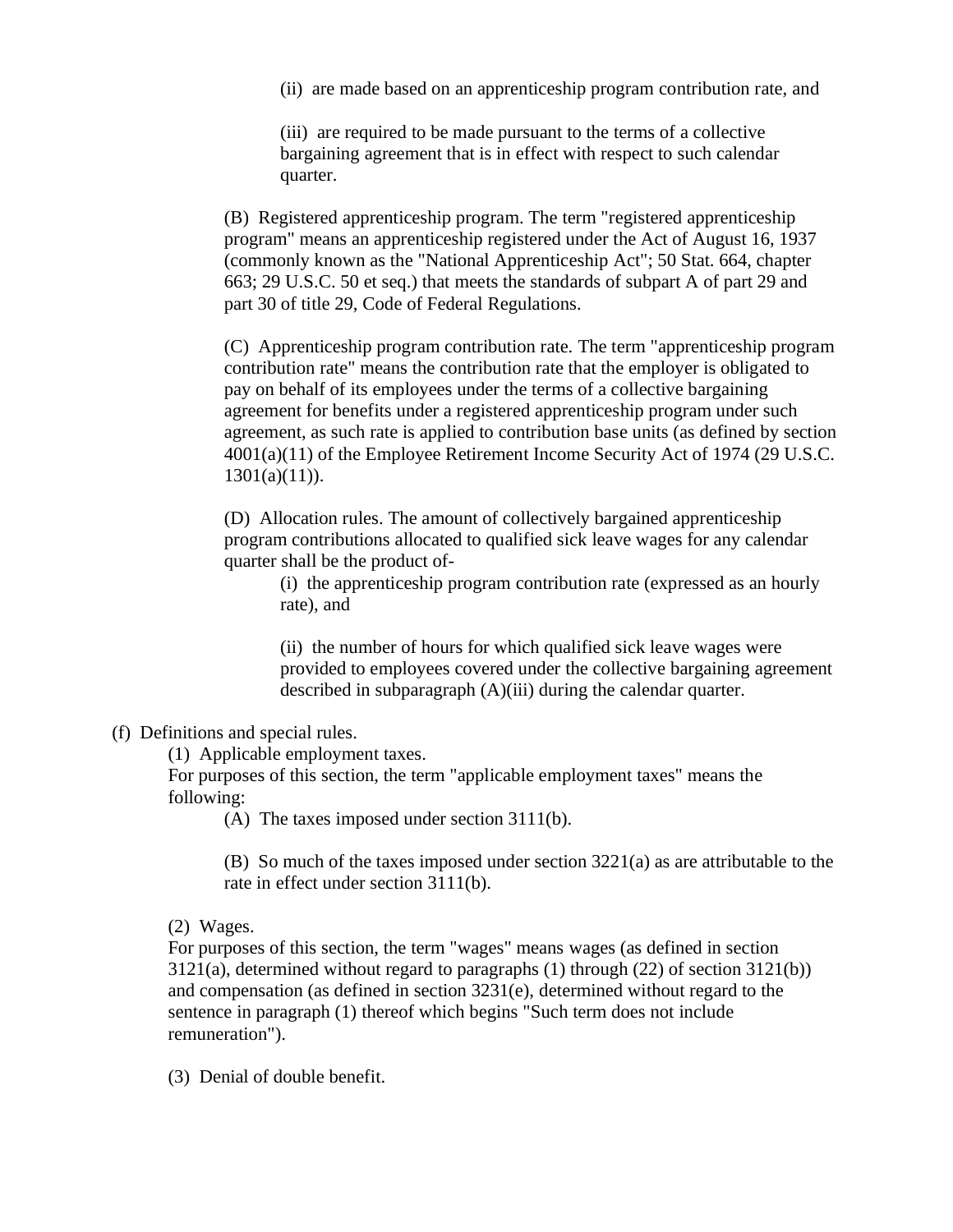For purposes of chapter 1, the gross income of the employer, for the taxable year which includes the last day of any calendar quarter with respect to which a credit is allowed under this section, shall be increased by the amount of such credit. Any wages taken into account in determining the credit allowed under this section shall not be taken into account for purposes of determining the credit allowed under sections 45A, 45P, 45S, 51 , 3132, and 3134. In the case of any credit allowed under section 2301 of the CARES Act or section 41 with respect to wages taken into account under this section, the credit allowed under this section shall be reduced by the portion of the credit allowed under such section 2301 or section 41 which is attributable to such wages.

(4) Election to not take certain wages into account.

This section shall not apply to so much of the qualified sick leave wages paid by an eligible employer as such employer elects (at such time and in such manner as the Secretary may prescribe) to not take into account for purposes of this section.

(5) Certain governmental employers.

No credit shall be allowed under this section to the Government of the United States or to any agency or instrumentality thereof. The preceding sentence shall not apply to any organization described in section  $501(c)(1)$  and exempt from tax under section  $501(a)$ .

(6) Extension of limitation on assessment.

Notwithstanding section 6501, the limitation on the time period for the assessment of any amount attributable to a credit claimed under this section shall not expire before the date that is 5 years after the later of-

(A) the date on which the original return which includes the calendar quarter with respect to which such credit is determined is filed, or

(B) the date on which such return is treated as filed under section  $6501(b)(2)$ .

(7) Coordination with certain programs.

(A) In general. This section shall not apply to so much of the qualified sick leave wages paid by an eligible employer as are taken into account as payroll costs in connection with-

(i) a covered loan under section  $7(a)(37)$  or 7A of the Small Business Act,

(ii) a grant under section 324 of the Economic Aid to Hard-Hit Small Businesses, Non-Profits, and Venues Act, or

(iii) a restaurant revitalization grant under section 5003 of the American Rescue Plan Act of 2021.

(B) Application where PPP loans not forgiven. The Secretary shall issue guidance providing that payroll costs paid during the covered period shall not fail to be treated as qualified sick leave wages under this section by reason of subparagraph  $(A)(i)$  to the extent that-

(i) a covered loan of the taxpayer under section  $7(a)(37)$  of the Small Business Act is not forgiven by reason of a decision under section  $7(a)(37)(J)$  of such Act, or